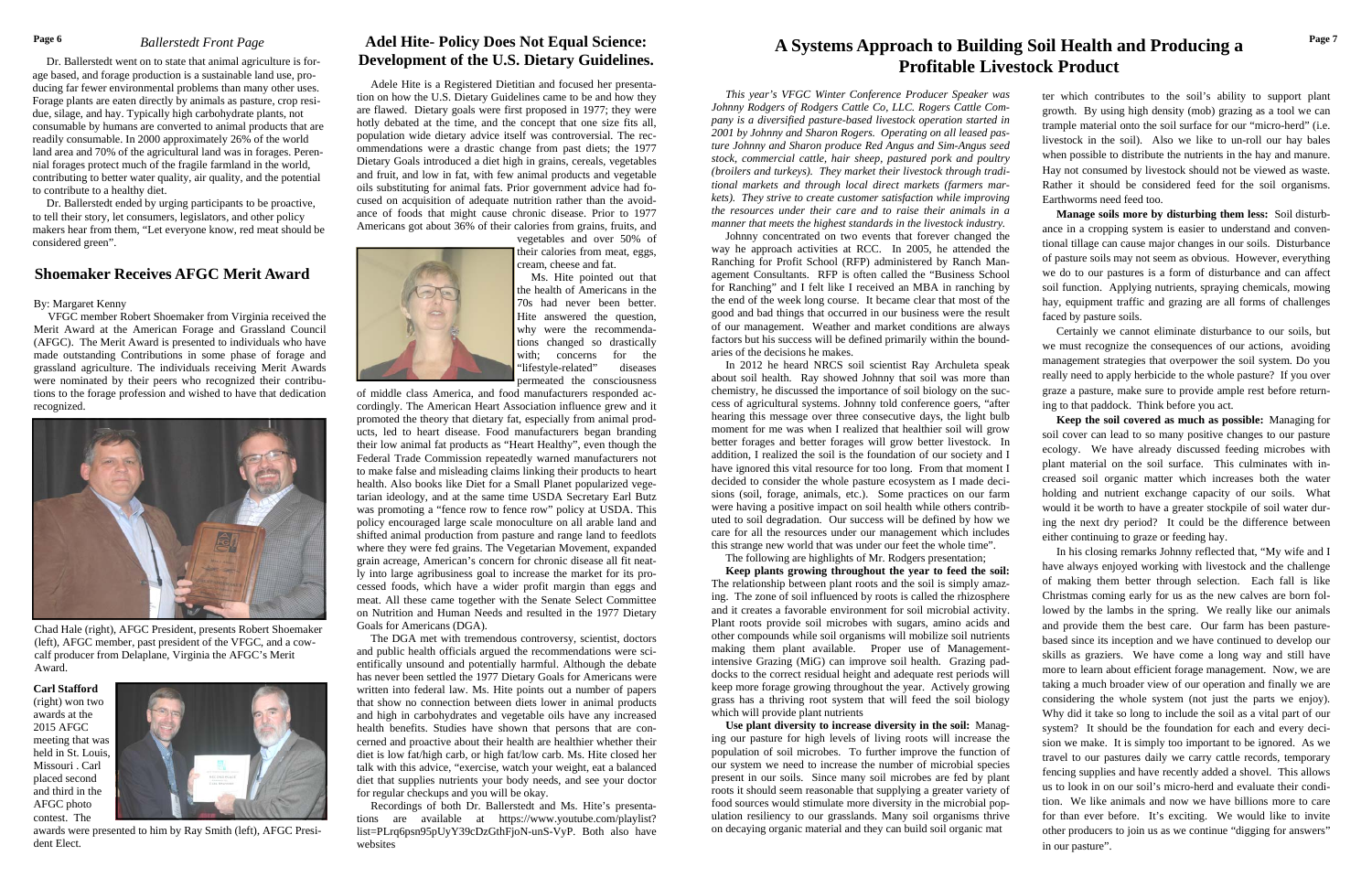#### *2015 BOARD OF DIRECTORS* **VIRGINA FORAGE AND GR5ASSLAND COUNCIL Page 5**

# **Upcoming Events**

**Spring Forage Field Day Ronnie Nuckols' Farm in Goochland County**  Crozier, Virginia April 21, 2015 www.vaforages.org

**Annual Tobacco Field Day Southern Piedmont AREC** Blackstone, Virginia July 29, 2015 makenny@vt.edu

**2015 Annual Forage/Livestock Field Day Southern Piedmont AREC**  Blackstone,. Virginia July 30, 2015 cteutsch@vt.edu

**2015 Family and Farm Day Southern Piedmont AREC**  Blackstone, Virginia September 12, 2015 makenny@vt.edu



Raymond Taylor Director of **Sales and Marketing** Amory, MA 38821 Phone: 662-256-3511 Phone: 334-566-5144 Email: raymond@wax.ms

# America's #1 Ryegrasses ! **Marshall Jackson**

Superior Varieties of Southern Peas

**Top Pick Pinkeye** Top Pick Brown Crowder Top Pick Cream

## **INDUSTRY**

 Marnie Caldwell Rockbridge Coop. 645 Waddell St. Lexington, VA 24450

Brian Jones Pioneer Hi-Bred Int'l 53 LeHigh Rd Craigsville, VA 24430

Butch Johns SeedWay 28642 East Prince Edward Hwy Burkeville, VA 23922

Earnie Dodson CFC Farm & Home PO Box 2002 Culpeper, VA 22701

Richard Fitzgerald Equity Ag, Agronomist 345 McKinley Road Middlebrook, VA 24459

Zach Wampler Augusta Coop Farm Bureau Staunton, VA

**PRODUCER** Patty Johnson 25325 Old Office Rd Culpeper, VA 22701

Jon Repair (President) Rainbow Ridge farm 731 Tinkerville Road Glasgow, VA 24555

Terry Slusher 1956 Rush Fork Rd, SW Floyd, VA 24091

Danny Boyer 8784 Spring valley Rd Fries, VA 24330

Charlie Wootton Piedmont SWCD 100-B Dominion Dr. Farmville, VA 23901

Miller Adams 855 Jones Store Road Red Oak, VA 23964

#### **MANAGING EDITOR, VA FORAGER & ADMIN ASSIS-TANT**

Margaret J. Kenny 3599 Indian Oak Road Crewe, VA 23930

#### **AGENCY**

Carrie Swanson VCE-Albemarle County 460 Stagecoach Rd Charlottesville, VA 22902

Jim Tate 15234 Old Ridge Road Beaverdam, VA 23015

Matt Booher Augusta County Extension Office P. O. Box 590 Verona, VA 24482

J. B. Daniel NRCS-Forage and Grassland 100-D Dominion Drive Farmville, VA 23901

Mike Phillips NRCS Conservation Technician 9578 Brady Lane Harrisonburg, VA 22802

Alston Horn Chesapeake Bay Foundation 524 Freemason Run Road Mt. Solon, VA 22843

**TREASURER AND REGIS-TERED AGENT**David Fiske 128 McCormick Farm Circle Raphine, VA 24472

**EDUCATIONAL ADVISORS**Dr. Gordon Groover AAEC Dept. (0401) Virginia Tech Blacksburg, VA 24061

Dr. Ben Tracy 425-A Smyth Hall (0404) Virginia Tech Blacksburg, VA 24061

Dr. John Fike 365 Smyth Hall Virginia Tech Blacksburg, VA 24061

Dr. Chris Teutsch SPAREC 2375 Darvills Road Blackstone, VA 23824

Dr. Vitalis Temu Virginia State University M.T. Carter Building Room 238 Petersburg, VA 23806

**SECRETARY**  Dennis Jones 375 Mountain View Road Farmville, VA 23901

# Page 8 *Native warm-season grasses: Selection of species and cultivars for forage production**We're proud to offer <i>We're proud to offer**VIRGINA FORAGE AND GR5ASSLAND COUNCIL*

 Recent studies indicate that native grasses can be a useful "tool" for forage producers providing a good complement to tall fescue or orchardgrass and a low input alternative to bermudagrass. There are five species typically considered for forage production: switchgrass, big bluestem, little bluestem, indiangrass, and eastern gamagrass. While all have value for forage production, benefits and site adaptations vary by species. Below, I discuss each of these species and their more widely available cultivars.

**Switchgrass** —This may be the most familiar of the native grasses to producers because of the attention it has received as a potential bioenergy crop. Switchgrass is very productive, typically yielding more than 5 tons per acre. In a recent UT trial, single harvests of switchgrass yielded 3.5 and 5.5 tons per acre at early boot (late May) and early seed head (mid to late June) stages, respectively.

 There are two basic types of switchgrass – upland and lowland. Lowland cultivars (*Alamo* and *Kanlow* are the two most common and are widely available) are taller and stemmier, yielding about 25 - 50% more than many upland cultivars. *Alamo* and *Kanlow* are very similar and the main distinction in terms of choosing which to plant is latitude. Growers from Kentucky north should consider the more cold-hardy *Kanlow*. Growers from Tennessee south will be better off with *Alamo*. Lowland cultivars, as their name implies, are adapted to very wet sites producing acceptable yields where other common production grasses will not survive.

 There are many upland cultivars of switchgrass, but the highest yielding and best candidate for forage production is *Cave-in-Rock*. Like other upland switchgrasses, it has finer leaves and is less stemmy than lowland cultivars. Yields typically will be 10 – 20% lower than that produced by lowland cultivars.

 In terms of forage quality, switchgrass can become stemmy, especially the lowland cultivars, but it is readily grazed by cattle and produces summer gains of  $1.5 - 2.0$  lb/day on steers. Carrying capacities (at 60 units nitrogen per acre) exceed 2000 lb per acre during May and June. Together, these attributes may make switchgrass the best option among the natives for overall forage production. Rates of gain are at a desirable level for backgrounding and heifer development, and the abundant growth allow for maintaining large numbers of cow-calf pairs during summer droughts. Indeed, switchgrass may be the most drought tolerant of the natives. Economic analyses conducted at UT indicate it provides the best returns and cheapest gains among native grasses. **Big bluestem** — Among the natives, big bluestem is the most preferred by cattle. Yields are not as high as switchgrass with annual production (one to two cuts per year) at about 4 tons per acre. This species has fine, leafy foliage, especially *OZ-70* and *Rountree* cultivars. These two cultivars do well from Tennessee north with *Earl* (a Texas origin cultivar) being better adapted to conditions in the Deep South. There are a number of very desirable local ecotypes being produced by seed growers including *Mammoth*, *Karst*, and *Prairie*. *Kaw* is an Oklahoma origin cultivar that also does well in the eastern US.

 Big bluestem produces excellent forage with steers gaining 2.0 – 2.5 lb/day throughout the summer. Carrying capacity for big bluestem is only about two-thirds of that produced by lowland switchgrass (1000 lb per acre during May and June). Big bluestem can grow on a wide variety of sites, but does not do as well on wet

sites as switchgrass. It does best on moderately to well-drained sites. It grows well in blends with indiangrass and little bluestem and such blends can be managed compatibly for pasture or hay. For producers interested in heifer development or backgrounding steers, it is likely the best option because of the exceptional gains it can produce. It also would be the best choice for producing hay for the cash market.

**Little bluestem** —Little bluestem produces the less forage than the other species mentioned here. However, it has the advantage of doing well on particularly poor sites and, compared to other natives, is easily established. Therefore, it also can be a good complement in blends with big bluestem and indiangrass by filling gaps in the stand where soil is poorer or establishment was not as successful. The most widely available cultivar is *Aldous*, although there are a number of other options available including some desirable local ecotypes. On dry ridges or other sites with thin or degraded soil, a blend of little bluestem and indiangrass will be the best option for forage production.

**Indiangrass** — Compared to big bluestem, indiangrass is somewhat more productive (about 5 tons per acre annual production based on one to two cuts per year), its leaves are not as fine, and it is slightly stemmier. Indiangrass is an excellent forage, being only slightly less preferred by cattle than big bluestem. Like little bluestem, it is one of the easier natives to establish. The better known cultivars that do well in the eastern US are *Rumsey* and *Osage*. *Americus*, a new release based on southern genetics is well-adapted to the Deep South. Additionally, there are several relatively new local ecotypes on the market that may provide better adaptation based on their origin and include, *Boone* (KY origin), *Prairie* (IN origin), and *VA* (VA origin).

 Typically, steers do about as well on this species as they do on big bluestem with gains exceeding 2 lb per day. Carrying capacity is somewhat higher than that of big bluestem though, at about 1200 lb per acre at peak, early summer growth. Indiangrass is less tolerant of wet sites than big bluestem. It can grow on a wide variety of soils, being intermediate between big and little bluestem in terms of its tolerance of poor soils. Like big bluestem, it is an excellent choice for backgrounding steers or heifer development and grows well in blends with that species. **Eastern gamagrass** —In terms of yield, carrying capacity, and drought tolerance, eastern gamagrass is comparable to switchgrass. However, it starts growing earlier in the spring and sustains production in late summer better than the others and, unlike the other natives, is very responsive to nitrogen. There are three relatively common cultivars: *Pete*, *Iuka*, and *Highlander*. The first two are similar and have finer leaves and lower yields (about 25% less) than *Highlander*. All three cultivars do well throughout the eastern US.

 From a quality standpoint, studies at UT indicate gains (steer weight basis) of about 1.4 lb per day are reasonable. In terms of carrying capacity, a UT trial in which no nitrogen was applied supported stocking of more than 2000 lb per acre with *Highlander*. Like lowland switchgrass, eastern gamagrass can tolerate very wet sites. On the other hand, it is not as tolerant of poor sites as the other natives discussed here. Because of the modest rate of gain for this species, it would not be as desirable

*Native Page 9* 

AMERICA'S

a full lineup of conventional and herbicide tolerant Traffic Tested<sup>®</sup> alfalfa varieties. Visit us online for more information about our high yielding, resistant varieties.

www.americasalfalfa.com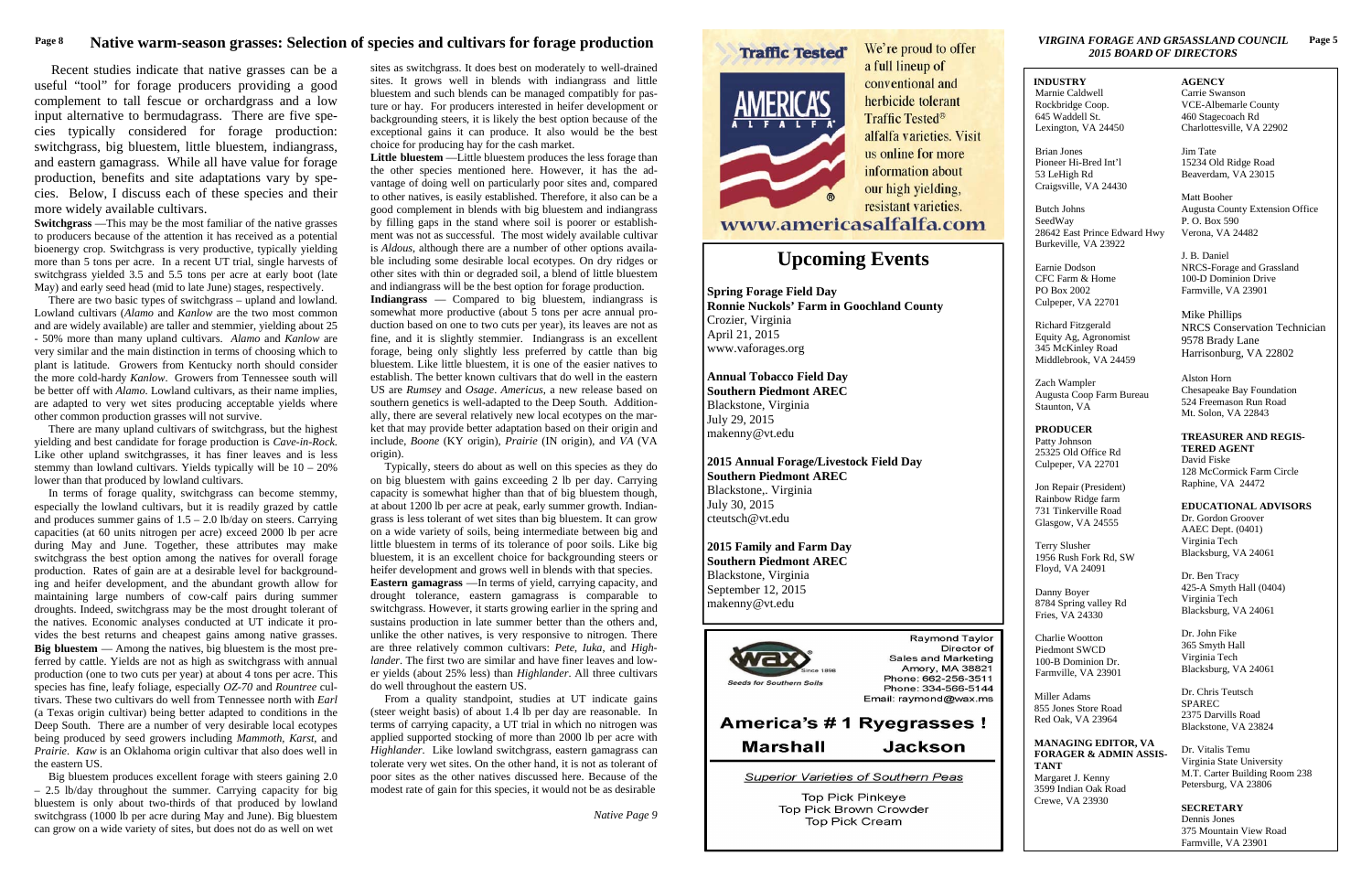# Page 4 Page 4 **Page 4** Page 1 **Page 1** Page 1 **Page 1 Page 1 Page 1 Page 1 Page 1 Page 1 Page 1 Page 1 Page 1 Page 1 Page 1 Page 1 Page 1 Page 1 Page 1 Page 1 Page 1 Page 1 Page 1 Page**

#### **Sponsored by: Southern States Cooperative**

## **McIntire Cattle Company**

 Andy McIntire of McIntire Cattle Company, Inc. is the Virginia Forage and Grassland Council's 2015 Outstanding Forage Producer of the Year. Along with the recognition, plaque, Andy will receive \$500 from the award sponsor. Andy McIntire, owner of McIntire Cattle Company, operates an 85 head beef cow/

calf operation on 175 owned acres in Clarke County along the Shenandoah River. The farm is predominantly fescue based, but also contains orchardgrass, bluegrass, and perennial rye grass. Andy has been very active in trying new and different ideas on his farm, including rotational and mob grazing and grazing summer annuals. Andy annually stockpiles around 100 acres



of fescue for winter grazing, and reserves 25 to 30 acres of leftover grass from the spring for use as summer stockpile. During all of 2011 hay was fed for only 45 days, and Andy believes if not for the drought during the summer that inhibited growth for the fall stockpile, he would have made it through the entire winter without feeding hay. "Every bite of grass that a cow takes will always be cheaper than a bite of the cheapest hay" notes McIntire, who quit making hay in 2008 when the cost of making hay began to hit home. That year, to get his mower greased up and ready to go it cost \$1100 before the first blade of grass was cut. Then before he had finished the first round, the gear box went out of the mower and was going to cost \$3000 to fix. Andy decided then he was not going to make any more hay and was going to look at grazing options. He contacted the Lord Fairfax Soil and Water Conservation District and NRCS to develop a conservation plan for his farm.

 Andy voluntarily installed Best Management Practices excluding livestock from 12,000 feet of streams and creating streamside buffers. Andy installed over 10,000 feet of interior fences that created eight permanent paddocks to rotate his cattle. A well was drilled and over 4000 ft. of pipeline laid to supply three tire troughs with clean water for his livestock. While installing the pipeline and troughs, Andy worked with a federal archeologist to protect prehistoric Native American sites discovered on his farm.

 After fencing all of the streams, installing the water troughs and many of the cross fences, Andy began rotating cattle through the system. The fertility of the soil was low and Andy didn't want to apply expensive commercial fertilizer so he looked for other ways to obtain the stand of grass he needed. He had been

#### By: Carl C. Stafford

 Efficiency is the holy grail of business and in agriculture farmers are regularly concerned with this measure. Be it maximum economic yield in crops or feed to gain ratios in livestock, reported as feed conversion in which chickens rank first when measured by pounds of feed required per pound of gain. Commercial beef cattle producer's efficiency interests are in calf weight as a percentage of cow weight. Small cows have been known to excel at this and the biggest cows have a bigger job to compete on a percentage of body weight comparison.

 Some efficiency measures come directly from genetic differences in plants and animals. A cattle breeder for example has been able to measure feed intake and the resulting gain to generate an expected progeny difference (EPD) for feed efficiency. The idea behind feed efficiency would be to select cattle gaining the same but while eating less feed. This translates into a lower cost of production and puts value on this genetic trait.

 The Beef Cattle Improvement Association (BCIA) held its  $57<sup>th</sup>$  annual Bull sale at the Culpeper Agricultural Enterprises, Saturday December 13. 60 bulls made the sale, representing the top two thirds of a larger group consigned by 13 breeders. Bulls ranged in price from \$2400 up to \$12,000 each and averaged \$5044. A number of them left the state. At sales end when the buyers lined up to load out I noticed one producer who stood out from the rest. I went over the chat with him. You see, he looked to be efficient as his hauling rig was probably worth less than the average price paid for bulls in the sale. When I complimented him on this apparent efficiency, he allowed as how "dad always said an efficient operation always looked a little thread bare". This seems about right as I know of many other examples like this.

 In other articles I have addressed little efficient cows, the kind you would not pick in a judging contest until the calf was brought into the ring. I have described the work of a Kansas State economist who characterized the most profitable beef producers. Being big is one criteria but also being capable of cutting your biggest expense is another. Cutting the biggest cost with less costly production helps smaller producers compete on efficiency. In other articles income producing assets have been discussed. Improved, adapted, proven livestock, certified seed, improved varieties, soil fertility, fencing, cattle working facilities all count under this heading. Bull cost per calf sold has been described as one of your smallest costs in producing a calf – more money is spent on diesel. And finally in today's example, being a little thread bare can be one indicator of efficiency.

 In this example the producer was allocating money to an income producing asset. And, when comparing what he spent on the bull to what he had in truck and trailer value, the bull was about equal to the hauling rig  $-$  a good ratio it seems. So despite bulls costing more today, you spend more per calf on other inputs and bulls are income producing while improving genetics if adapted to our environment, and they give us a chance to take some well-deserved pride in our progress.

*Carl Stafford is an Extension Agent in Culpeper County.* 

green grass soon returned in fields previously having thin stands. From increased knowledge and experience with his system, Andy now varies the stocking rate from a minimum of 50,000 lbs./acre/ day to a maximum of 75,000 lbs., and averages 60,000 lbs/acre/ day.

 Andy worked with an NRCS grazing specialist in 2011to develop a prescribed grazing plan for the 175 acres at the river farm. Animals are moved daily. 70 acres of former cropland is used for production and grazing of summer annuals. Winter rye is planted on part of this acreage in the fall for winter and spring grazing. With the eight permanent paddocks, Andy can create 91 paddocks with the use of polywire. This allows him to rest his pasture for three to four months. Andy noticed that these long rest periods allowed less competitive grasses such as timothy and brome to return. Since implementing this system, Andy has not made any hay and has saved thousands of dollars. Previously Andy spent over \$3,000 per month feeding hay and fed hay an average of six months out of the year - four to five months in the winter and one to two months in the summer. Andy believes reaching his goal of zero hay this winter will save him at least \$18,000.

 Andy realizes the importance of protecting his sod. He unrolls hay so that no concentrated feeding areas exist, and the locations are moved with each new bale. Andy notes that "unrolling hay is one of the best things you can do to improve your pastures". A five acre field is used as a sacrifice area during heavy snows and periods of extended wetness, and a 21 acre field is used for calving and breeding. Both fields are rested for several months, always allowing the grasses to mature and reseed to rejuvenate the stand.

 Andy has a current nutrient management plan on his farm and reduces fertilizer costs by taking soil samples and adopting new management practices. Because nutrients are recycled and legumes comprise 25% to 30% in much of the grass stand, Andy has not applied any commercial fertilizer to his pasture since 2009. Since converting to managed grazing, Andy has stopped clipping his pastures and has noticed that the ground stays cooler and moister during hot dry weather. Andy has noticed an increase in wildlife, particularly the wild turkey population which nearly doubled in the last 3 years.

 A grazing program was held at Andy's farm in 2011 to describe the new practices and management techniques he has adopted. It was the most successful educational meeting NRCS and Lord Fairfax have ever held with nearly one hundred people attending. to learn about the benefits of making less hay, stockpiling grass and feeding less hay, and rotationally grazing cattle through a managed grazing system. Farmers attended from Pennsylvania, Maryland, West Virginia, and Virginia. Andy still receives numerous phone calls and questions about his successful methods from others, and he is always willing to describe to farmers what has worked for him.

 Because of the numerous best management practices that Andy installed and successfully manages at his farm, the Lord Fairfax Soil and Water Conservation District presented him with their 2011 Clean Water Farm award. Over the past decade, Andy has fully implemented an intensive rotation system on this entire farm, he uses a variety of forages through the seasons, manages his grazing animals for better forage quality, uses many different information sources to adjust his techniques, and finds success from his efforts. Congratulations on being the VFGC 2015 Outstanding Forage Producer.

To JOIN the *Virginia Forage and Grassland Council* a membership form can be found on the web at http://vaforages.org - Contact Margaret Kenny at makenny@vt.edu or call 434-292-5331

# **Teutsch Receives Medallion Awards**

By: Margaret Kenny

 Dr. Chris Teutsch from Virginia Tech, Southern Piedmont Agriculture Extension and Research Center and of Virginia Forage and Grassland Council received the Medallion Award. The Medallion Award is the highest recognition given by AFGC. The recipient received an engraved medallion and plaque. Only one such award is presented annually. The recipient of the AFGC Medallion Award must be a member of AFGC and have made such outstanding contributions on behalf of forages and grasslands and the AFGC to have earned national recognition for work in research, teaching, extension, or industrial development.



 for stockers or heifer development as the other species. However, because of its high carrying capacity, eastern gamagrass can be a very useful grass for providing forage during prolonged droughts. Producers with access to inexpensive forms of nitrogen (poultry litter, dairy effluent, municipal sludge), could experience considerably higher gains and carrying capacities given this species ability to respond to fertility. Consideration of the site adaptations, available cultivars, and attributes of these species can allow producers to identify options among native grasses that may be best suited to their operation. Additional information is available at the UT Extension publications website by entering the term "native warm-season grass" into the search engine: https://utextension.tennessee.edu/ publications or visit the website for the Center for Native Grasslands Management: http://nativegrasses.utk.edu/.

# *Native Page 8*

Chad Hale, AFGC president presents Chris Teutsch with AFGC's Medallion Award.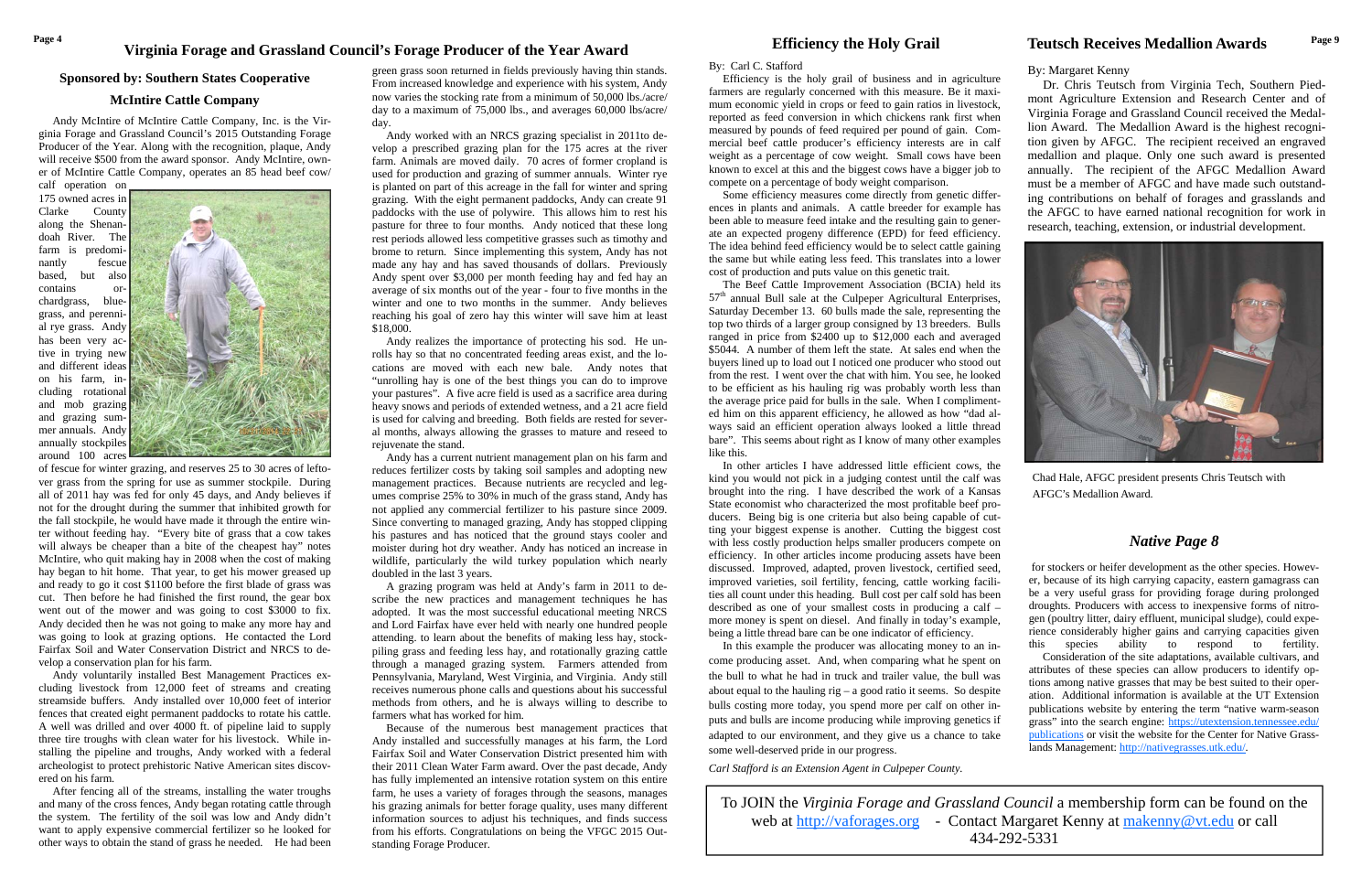**America's Alfalfa** Dwight Tuttle 800 873-2532

**Augusta Cooperative Farm Bureau, Inc.**  540/885-1265

**Countryside Natural Products**  Kevin Fletcher 540/946-8080

**Culpeper Farmers Coop., Inc.**  540/825-2200

> **Dow** Josh McMillian 252/558-3792

**Merck Animal Health** Tony Brubaker 804-356-5972

**Pennington Seed, Inc.**  706/342-1234

**Piedmont Environmental**  540-347-2334

**Recyc Systems, Inc.**  Susan Trambo 800/352-3261

> **Seedway**  Butch Johns 434-395-8701

**Southern State Cooperative, Inc.**  800/584-6556

**Stay-Tuff Fence Mfg., Inc.**  Lewis Sapp 336/918-7236



# **Corporate Sponsors**

By: **Jonathan Coppess**, Clinical assistant professor, Department of Agriculture and Consumer Economics, University of Illinois, on February 3, 2015 in **Agriculture**, **Environment**

 On Jan. 9, the Des Moines Water Works (DMWW) sent a letter to three drainage districts in Iowa providing 60 days' notice that it intends to sue over nitrates in the water bodies that make up much of the drinking water supply for Des Moines. The threat of a lawsuit adds a new dimension to the ongoing debate about the environmental regulation of agriculture. This article takes a closer look at the issues raised.

#### **Background**

Section 1365(a)(1) of the CWA allows any citizen to bring a lawsuit under the CWA "against any person, including the U.S. government or other governmental instrumentality for an alleged violation of an effluent standard or limitation or an order issued by EPA or a State."  $(33 \text{ U.S.C. } 1365(a)(1))$ . The person seeking to sue must give 60 days' notice and a citizen is defined as a "person or persons having an interest which is or may be adversely effected." (33 U.S.C. 1365(g)).

 As discussed previously, the Clean Water Act (CWA) was designed to protect, restore, and maintain the waters of the United States, mostly by prohibiting the discharge of any pollutant from a point source without a permit issued under the National Pollutant Discharge Elimination System (NPDES). In general, the NPDES system of permits restricts or limits the amount or concentration of pollutants discharged from point sources into navigable waters. (See, *S. Florida Water Mgmt. Dist. v. Miccosukee Tribe of Indians*, 541 U.S. 95, 102 (2004)). Agricultural stormwater discharge and return flows from irrigation agriculture are not considered point sources and thus there is no requirement for NPDES permits for discharges. (*See*, *Fishermen Against the Destruction of the Environment, Inc. v. Closter Farms, 300 F.3d 1294, 1297 (11<sup>th</sup> Cir.* 2002)).

Page 10 **Managed Grazing, Annual** November 4<sup>th</sup> and approximately 40 participants attended. With **Environmental Regulation of Agriculture** Corporate Corporate Sponsors Page 3 the yearling heifers strip-grazing across the plots, everyone walked across the field as each mixture was evaluated.

> For CWA purposes, the potential DMWW lawsuit would test the agricultural stormwater discharge exemption for water flowing through tile drained farmland. According to the DMWW letter, drainage districts were created by law to construct, administer and maintain levees, drains, and drainage tiles. They are typically managed by a county board of supervisors and costs are covered by levying assessments on property owners within the district. Drainage tiles are below the surface and drain water out of fields into open ditches and streams.

### **Discussion**

 Likely the main issue raised by DMWW under the CWA is whether water carrying nitrates as it flows through drainage systems constitutes "agricultural stormwater discharge" that is exempted from permitting requirements. This appears to be an unexplored issue in the law and the following discussion is merely an initial look. It is not meant to explain how a court might rule on the lawsuit should it be litigated, nor is it intended to offer an opinion about the merit of the issues raised or the lawsuit in general.

 It is clear under the statute, regulations, and court decisions that point source discharges require NPDES permits but that agricultural stormwater discharges are excluded from the definition of point source and do not require an NPDES permit. (See, 33 U.S.C. §1362(14), 40 C.F.R. 122.3, and *Closter Farms, Inc.*, 300 F.3d at 1297). This is the key issue for any citizen's suit under the CWA,

# **Environmental Regulation of Agriculture: The Des Moines Water Works Issue**

 The annual forage mixes ranged from two very diverse mixtures including six species from three different functional groups, compared to three other simple mixtures with 3 species or less. Each strip was designed to provide fall growth for early winter grazing and species that would regrow in the spring for another graze in April. Each strip was sampled in late October and the nutritional analysis was high across treatments ranging from 25- 33% crude protein and 70-75% total digestible nutrients. Average forage height was measured across treatments and samples were cut and dried to estimate dry matter yield. The yield varied between 1,450 and 2,400 lbs. across treatments, although the samples were not replicated. All treatments provided plant species diversity capitalizing on different plant structure and leaf shapes to maximize the solar panel, while the roots had different structures and provided various simple sugars in root exudates to feed the microbe population in the soil.



 Participants were interested in seeing these plant species growing in mixtures for forage and grazed by the livestock instead of just being used as a cover crop. In this demonstration the plant mixtures are providing ground cover, minimizing soil disturbance, energizing the system with diversity

and maximizing living roots longer through the grazing year. These heifers strip-grazed the 9 acres of mixed annual forages for 38 days, between November  $3<sup>rd</sup>$  and Dec  $10<sup>th</sup>$ . The forage provided a very high quality fresh feed for the heifers prior to breeding. The plots are scheduled for a nitrogen application in March after green-up to grow and graze again in April.

 Mark your calendar and join Ronnie Nuckols, the VFGC and all the local partners involved at the spring forage field day scheduled for Tuesday, April  $21<sup>st</sup>$ , to see Ronnie's entire operation for yourself! More details will be communicated about this event soon.

*Provided by: J.B. Daniel, USDA-NRCS Grassland Agronomist and member of the VFGC Board.* 



# **Managed Grazing, Annual Forages and Soil Health!**

### By: J.B. Daniel

 Improving soil health in grazing systems has been a common theme over the last few years. If you attended the VFGC Winter Forage Conference in January, you heard Mr. Johnny Rogers deliver one of the most practical soil health presentations ever presented. Johnny explained how he uses practical management techniques to implement the 4 soil health principles on his farm. Johnny is unique in his technical understanding and practical implementation of soil health building management techniques that are proving successful in his grassfed and finished livestock operation. If you were not present to hear his presentation, then you need to go to the VA Forages You Tube channel and watch it, in its entirety at https:// www.youtube.com/user/VTForages.

 Although Johnny has accomplished great things on his farms in Roxboro, NC, he is not alone. Many of you have personally experienced the increased vigor and productivity of the forages

in your pastures directly attributed to your intentional changes in pasture and grazing management. For the remainder of this article I want to focus on just one of many proactive graziers who has transformed his cattle operation into a highly productive forage and livestock system.



 Mr. Ronnie Nuckols operates a beef cattle operation on approximately 115 acres of pasture at his farm in Crozier, VA, in Goochland County. Since Ronnie took over management of this farm in the last few years, he has been able to make significant changes. Ronnie began networking with a small group of graziers in the Powhatan and Goochland area. He sought information and technical assistance from Extension, the local farmers cooperative and installed a conservation grazing system with help from the Monacan SWCD. By late 2013, Ronnie was plugged into the Virginia Forage and Grassland Council (VFGC) and attended the Beginning Grazier School followed by a stockpile fescue strip-grazing field meeting. After these events Ronnie contacted me and invited me to his farm since it was close to our state office.

 After visiting the farm in June 2014, listening to his questions and briefly discussing his goals, he was interested in fine tuning his grazing management and using certain forage species to boost production and provide more grazing days during transition seasons. He had one 9-acre Teff hay field that he was interested in testing some annuals to meet his goals while possibly improving soil health. Based on Ronnie's goals, his willingness to try different things and to share what he learned with the farmers in the region, the VFGC partnered with him, the Monacan SWCD, Extension, NRCS and the local agribusiness to conduct an on-farm grazing demonstration.

Ronnie planted five different plots across the 9 acre field

with the assistance of the Monacan SWCD and multiple seed dealers. The demonstration was planted and fertilized in September, then grew well until the beginning of November. A fall field meeting was held with short notice on

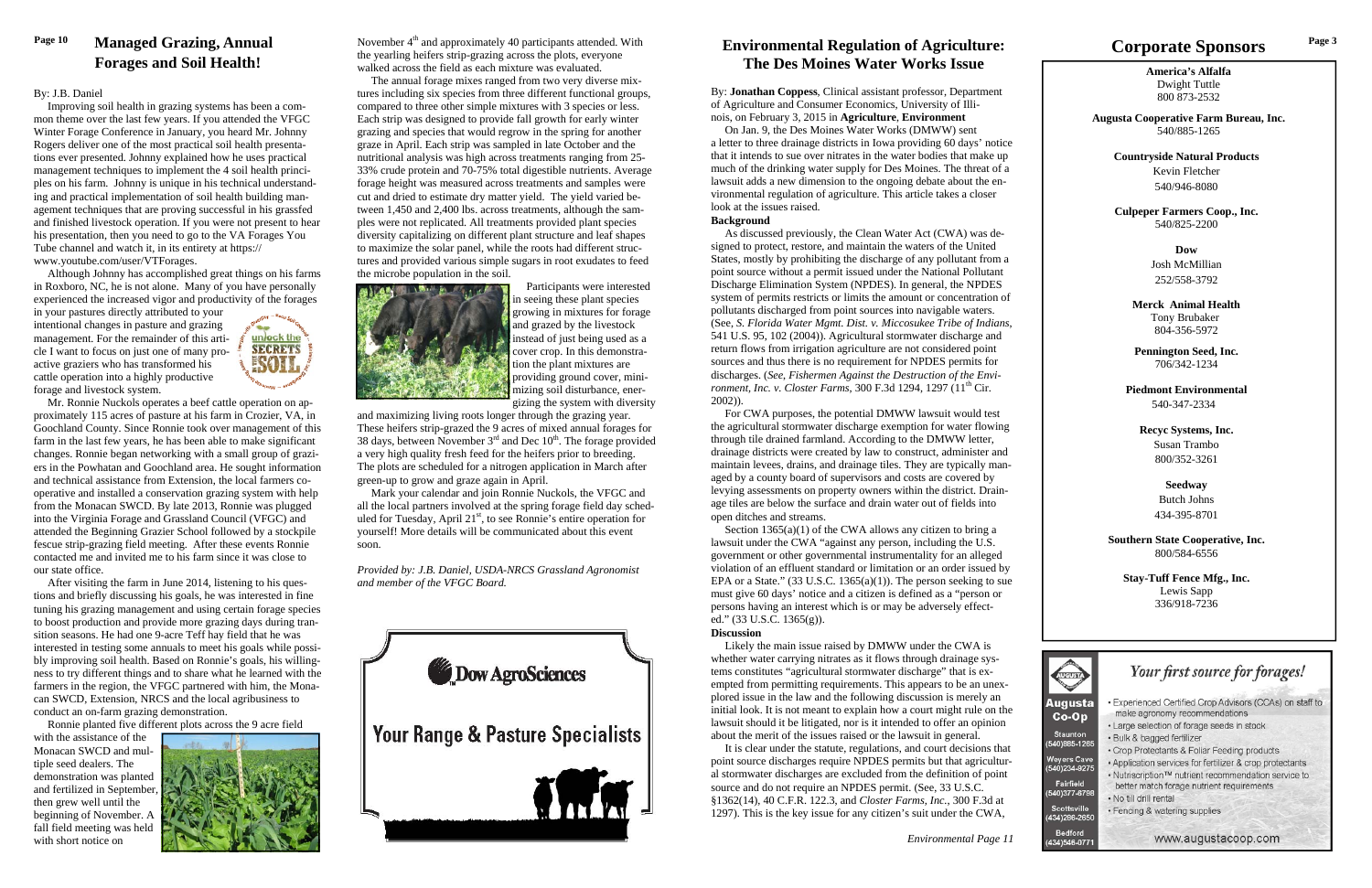As I begin my duties and responsibilities as the next President of the Virginia Forage and Grassland Council, I would be remiss if I didn't take time to thank our immediate past President, Patty Johnson. Patty has done an outstanding job leading our Association for the past two years. Her dedication and efforts to continue the strong strength of purpose for the Association certainly deserves mention, as she finishes her time at the helm of VFGC. Thank you Patty!!! I look forward to your continued help, support and guidance as I take on my responsibilities as the next President of VFGC.

 The month of February as proven to be a very busy and successful month, for VFGC. We have successfully completed our winter forage conferences at four locations across the state. Over five hundred participants were able to learn more about "Red Meat, Forages, and Human Health ". Those in attendance were able to gain a better understanding of the total interrelationships of forage production, red meat production, and how they both influence the food we eat and our daily health.

 Thank you to all who attended this year's conferences. We hope you found them to be informative, educational and useful in your daily efforts, as you continue to produce and

utilize forages in your farming operations. Thank you is also in order to all our sponsors of this year's conferences. Your generosity and recognition of the importance of forage production to Virginia Agriculture is certainly a valued asset that VFGC is very grateful for. Lastly, thank you to everyone who helped to put this effort forward. These challenges are put together by a strong group of volunteers who truly recognize the continued need for forage production and education. Once again, thank you all!!!

 As we move forward VFGC has already begun to plan more educational activities for 2015. As plans progress, we will get information available to you, so you will have every opportunity to take part in these activities.

Hang in there, spring will be here before we know it.

Best Regards, Jon Repair

# *President's Message*



because if the water flowing through the tile system is considered agricultural stormwater then the exemption effectively blocks any citizen lawsuit under the CWA. (See, *Hiebenthal v. Meduri Farms*, 242 F.Supp 2d 885, 887 (Dist. Or. 2002)). In other words, if the exemption applies, there is nothing to maintain a lawsuit because there is no discharge from a point source requiring a permit; there is no case.

 In its letter, DMWW argues that the water flowing through the drainage district systems is not stormwater discharge but is "artificially drained groundwater." Specifically, DMWW claims that the water is "conveyed by ground water, not by storm water" and that the exemption does not apply. (DMWW letter, pp. 7-8). According to EPA regulations, "storm water means storm water runoff, snow melt runoff, and surface runoff and drainage." (40  $C.F.R. 122.26(b)(13)$ . The section of the regulation dealing with the exclusion states that "[a]ny introduction of pollutants from nonpoint-source agriculture and silvicultural activities, including storm water runoff from orchards, cultivated crops, pastures, range lands and forest lands" does not require an NPDES permit. (40 C.F.R. 122.3(e)).

 There are two areas of CWA case law that may shed some light on this discussion. The first involves how courts have treated discharges from Confined Animal Feeding Operations (CAFO). The same provisions that provide an exemption for agricultural stormwater discharge explicitly remove from that exemption any discharge from a CAFO. In other words, discharges from CAFOs are not exempt and must have an NPDES permit. The second involves return flows from irrigated agriculture which is also exempted from the definition of point source.

 For CAFOs in general, a discharge falls under point-source pollution and is subject to an NPDES permit. The CAFO rule and NPDES permit requirements also apply to the application of wastes to land areas under control of the CAFO unless "it is an agricultural storm water discharge." (40 C.F.R. 122.23(f)). Such "precipitation-related" discharges are considered an agricultural stormwater discharge so long as the application was done in accordance with a nutrient management plan. The U.S. Court of Appeals for the Second Circuit has looked specifically at "whether the liquid manure spreading operations fell within the 'agricultural stormwater discharges' exception to point source discharges" under the CWA. (*Concerned Area Residents for the Environment v. Southview Farm*, 34 F.3d 114, 115 (2<sup>nd</sup> Cir. 1994)). It decided that the "collection of liquid manure into tankers and their discharge on fields from which the manure directly flows into navigable waters are point-source discharges." (*Id.,* at 119). The court was sorting out whether the particular discharges in the case were caused by precipitation or just happened to occur on rainy days. It found that it was reasonable to conclude that the discharges were "primarily caused by the over-saturation of the fields" with manure and waste and "were not the result of rain." (*Id*., at 121).

*Environment Page 3* discharge). The court decided that EPA's rule was a reasonable reading of the CWA provisions. (*Id.*, at 507). **Page 11** 

With record high cattle prices, the Virginia Forage and Grassland Council is asking you to consider donating the proceeds from the sale of one calf this fall to the Dr. Harlan E. White Memorial Scholarship Fund. This fund has been established by the Virginia Forage and Grassland Council in memory of Dr. White and will be used to award scholarships to deserving undergraduate and graduate students to help train the next generation of forage and grassland specialists.

> Ten years later, the Second Circuit revisited the agricultural stormwater discharge issue with regards to the CAFO rule. (*Waterkeeper Alliance, Inc. v. EPA, 399 F.3d 486, 507 (2<sup>nd</sup> Cir.* 2005)). Under the CAFO rule, "precipitation-related" discharges involving land application of CAFO wastes are considered an agricultural stormwater discharge so long as the application was done in accordance with a nutrient management plan. (40 C.F.R. 122.23(f)). The court looked closely at the different treatment for land application by a CAFO (point-source discharge) compared to a precipitation-related discharge where the application had been within the nutrient management standards (nonpoint-source

According to the court, Congressional intent was to make clear the "impropriety of imposing on 'any person' liability for agriculture-related discharges triggered not by negligence or malfeasance, but by the weather—even when those discharges came from what would otherwise be point sources." (*Id.*) The second area that might shed some light is the exemption language that applies to return flows from irrigated agriculture. The U.S. Court of Appeals for the Eleventh Circuit has concluded that any water used in the agricultural irrigation process is classified as return flow and thus can be discharged without an NPDES permit. *Fisherman Against the Destruction of the Environment, Inc. v. Closter Farms, Inc.*, 300 F.3d 1294, 1297- 98 ( $11<sup>th</sup>$ Cir. 2002). A case recently litigated in the District Court for the Eastern District of California appears to be testing the limits of the irrigation return flow exception, specifically as it applies to a tile drainage system under farmlands in the Central Valley that drain groundwater as well as irrigation water. (See, *Pacific Coast Federation of Fisherman's Assns. v. Glaser*, 2012 U.S. Dist. LEXIS 124720 at \*4 (Aug. 30, 2012, E.D. CA)). In one ruling the court indicated it is willing to let the case go forward to determine whether there are discharges in the tiles that are unrelated to agricultural crop production. (See, *Pacific Coast Federation of Fisherman's Assns. v. Glaser* 2013 U.S. Dist. LEXIS 132240 at \*39 (Sept. 16, 2013, E.D. CA) (the exemption "covers discharges from irrigated agriculture that do not contain additional discharges unrelated to crop production.").

#### **Conclusion**

 The cases discussed in this article highlight the issues raised by DMWW but in no way dispose of them. Far from providing guidance or clarity, these cases indicate the challenge for courts in addressing environmental regulation of agricultural production under the CWA. The potential DMWW litigation would raise an issue as to whether the water flowing through drainage systems has arrived there due to storms and precipitation, or whether it is merely groundwater; it could question if there is even a difference. Such a lawsuit may require determining how much water in the system is due to precipitation and how much is not. At this stage it is far too early to know, but should the litigation proceed it will be watched closely.

 Legal dissection of words and phrases, however, seems unsatisfactory; it obscures a bigger issue. It seems too easy—too convenient—to blame farmers for the nitrate problems in Des Moines. The farmer is putting nitrogen on the fields; nitrates are in the drinking water. The farmer, however, has no interest in putting nitrogen into the water supply; he or she has no control over the rains and lost nitrogen is also a loss to them because it doesn't feed the growing crops. How much of this is beyond the farmer's control? Collectively through markets and policies we are telling farmers to produce more and more corn to feed livestock and nine billion mouths, to help solve energy challenges. At the same time, it isn't fair that the citizens of Des Moines or any other place should have pay to clean nitrogen out of their drinking water so that farmers can provide for this ever-more crowded planet. The bottom line here may well be that any such lawsuit is an indicator of failure: a failure of policies and people to find better solutions to common problems. The farmer loses when nitrogen washes into the drinking water supply, and so do the citizens who pay for cleaning that nitrate out of the water so they can safely drink it. If ever there was an issue begging for smarter policy solutions, this is it.

 Dr. White's career was long and distinguished. He joined the Virginia Tech Agronomy Department in 1966 as an Extension Forage Specialist. In 1979, he was the driving force behind the formation of the Virginia Forage and Grassland Council which has grown to become a major voice for the forage and livestock industries in Virginia.

 As livestock and forage producers, many of you personally knew Dr. White and there is a good possibility you attended a producer meeting or field day where Dr. White was a speaker. Many of you still utilize concepts that Dr. White developed such as stockpiling tall fescue for winter grazing. He pioneered no-till planting of forage crops and promoted the use of

legumes in forage crops and pastures. He was a strong proponent of rotational grazing and advised countless numbers of graduate students in forages at Virginia Tech.

Dr. White dedicated his life to Virginia's forage industry. It is now time for us, the recipients of his knowledge and good works, to

# **Dr. Harlan E. White Memorial Scholarship Fund Donation Form**

| Name:                                                                                                                               |        |      |
|-------------------------------------------------------------------------------------------------------------------------------------|--------|------|
| <b>Organization / Business:</b>                                                                                                     |        |      |
| <b>Address:</b>                                                                                                                     |        |      |
| City:                                                                                                                               | State: | Zip: |
| <b>Phone number:</b>                                                                                                                |        |      |
| e-mail address:                                                                                                                     |        |      |
| Donation amount: \$                                                                                                                 |        |      |
| Make checks payable to: VFGC and mail to: VFGC, Harlan E. White Memorial Scholarship Fund, 3599 Indian<br>Oak Road, Crewe, VA 23930 |        |      |
| The UECC is a $SO(1/\sqrt{2})$ near mostly expanded in a near departing months of $L_1$                                             |        |      |

*The VFGC is a 501 (c)(3) non-profit organization, your donation may be tax deductible*

# **Donate a calf to the Dr. Harlan E. White Memorial Scholarship Fund**